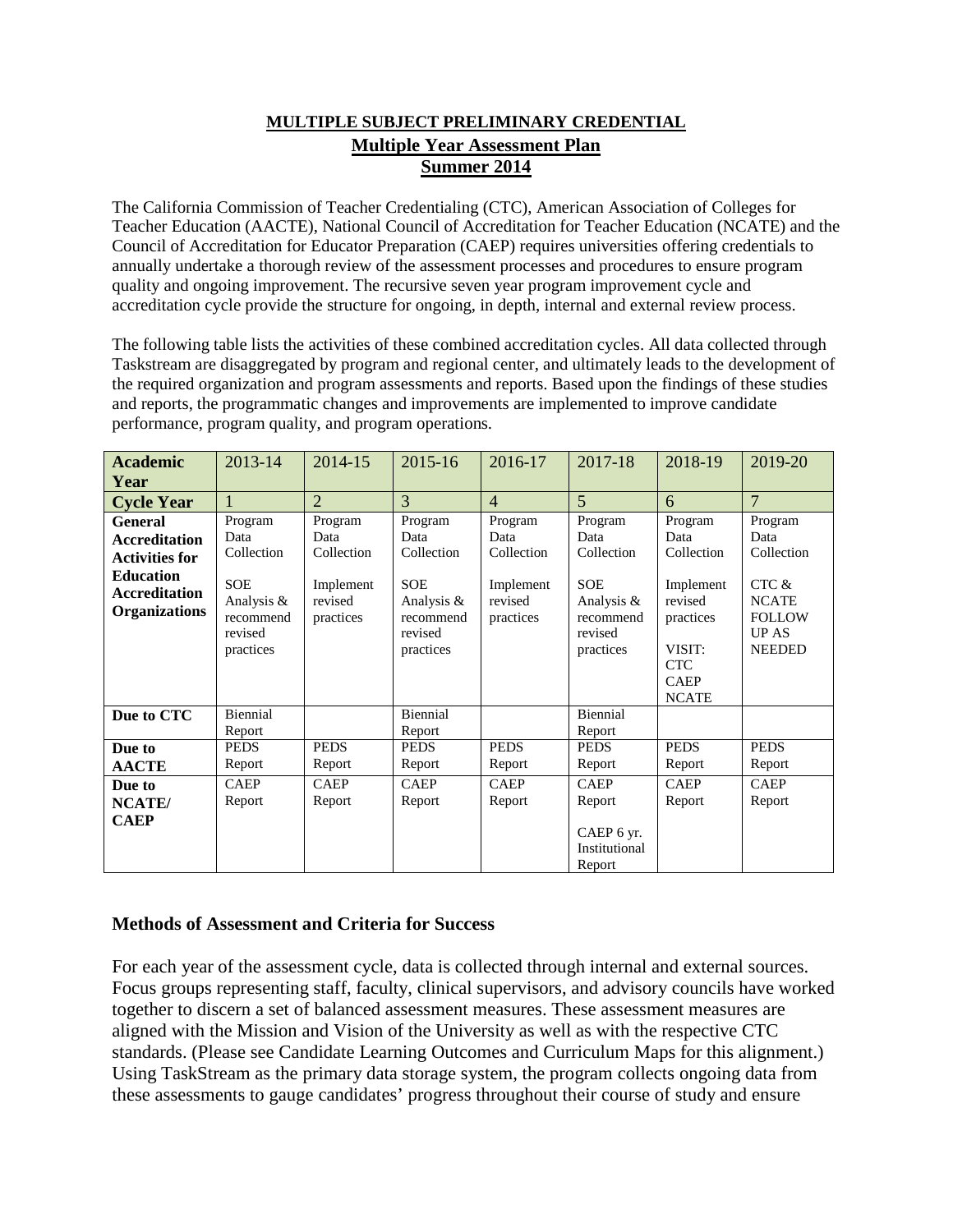CTC program standards are met. Each signature assignment is evaluated using a supporting rubric. The key assessments for this program and supporting rubrics are listed below. All candidates are expected to be at the "proficient level of performance with a score of "3" or above in each rubric criteria. Following these tables, are the accompanying rubrics.

### **Direct Measures:**

| <b>Evaluation Instrument</b>   | <b>Description</b>                                            | <b>CTC Standards Assessed</b> |
|--------------------------------|---------------------------------------------------------------|-------------------------------|
| TPA <sub>1</sub>               | Multiple Subject 2009                                         | TPE Standards 1,3,4,6,7,9     |
| TPA <sub>2</sub>               | Designing Instruction                                         | TPE Standards 1,4,6,7,8,9,13  |
| TPA <sub>3</sub>               | Learning Instruction                                          | TPE Standards 3,6,7,8,9,13    |
| TPA <sub>4</sub>               | <b>Culminating Teaching Experience</b>                        | TPE Standards 1-11, 13        |
| EDU 600 (Signature Assignment) | Foundations of Education $\&$<br>Learning Theory              | 3,4,5,6,11                    |
| EDU 610 (Signature Assignment) | Teaching Reading Fall '09                                     | 5, 6, 7, 16                   |
| EDU 611 (Signature Assignment) | Interdisciplinary Approaches in<br>Teaching the Content Areas | 1,6,9,11                      |

## **Indirect Measures:**

| <b>Evaluation Instrument</b>  | <b>Description</b>          | Use                                                             |  |
|-------------------------------|-----------------------------|-----------------------------------------------------------------|--|
| Exit Survey                   | Form-Based Author Responses | Feedback used for quality assurance<br>and program improvement  |  |
| <b>Disposition Assessment</b> | Form-Based Author Reponses  | Monitor candidates' development of<br>professional dispositions |  |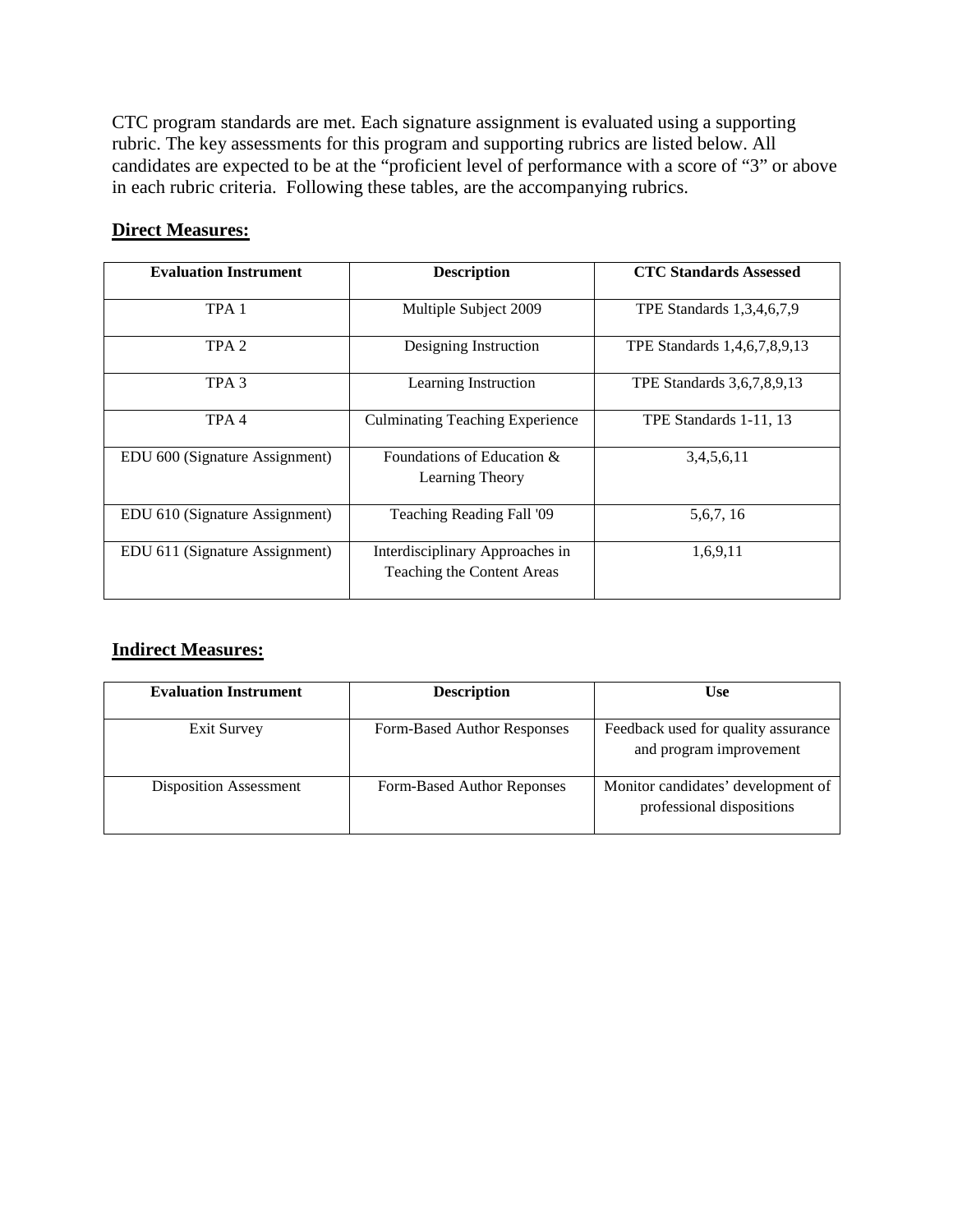# **Key Assessment Rubrics:**

created **5** taskstream

# **EDU600 Foundations of Education & Learning Theory (rev 8.9.11)**

|               | <b>Far Below Standards</b>                                     | <b>Below Standards</b>                                                                                                          | <b>Meets Standards</b>        | <b>Exceeds Standards</b>       | Score/Level |
|---------------|----------------------------------------------------------------|---------------------------------------------------------------------------------------------------------------------------------|-------------------------------|--------------------------------|-------------|
| Knowledge of  | Inappropriate, irrelevant,                                     | Minimal, limited, cursory,                                                                                                      | Appropriate, relevant,        | Detailed, appropriate,         |             |
| research-     | inaccurate or missing                                          | inconsistent, ambiguous or                                                                                                      | accurate and connected        | relevant, accurate, clear, and |             |
| based         | evidence.                                                      | weakly connected evidence.                                                                                                      | evidence.                     | purposefully connected         |             |
| theories and  |                                                                |                                                                                                                                 |                               | evidence.                      |             |
| principles of | <b>Standards</b>                                               |                                                                                                                                 |                               |                                |             |
| human         | <b>CA- PLNU/Multiple Subject Preliminary Credential (2011)</b> |                                                                                                                                 |                               |                                |             |
| learning and  | Standard:                                                      |                                                                                                                                 |                               |                                |             |
| development   | Standard:                                                      | Program Standard 3: Foundational Educational Ideas and Research                                                                 |                               |                                |             |
|               |                                                                | Program Standard 4: Relationships Between Theory and Practice                                                                   |                               |                                |             |
|               | Standard:                                                      |                                                                                                                                 |                               |                                |             |
|               | Program Standard 11: Using Technology in the Classroom         |                                                                                                                                 |                               |                                |             |
| knowledge     | Inappropriate, irrelevant,                                     | Minimal, limited, cursory,                                                                                                      | Appropriate, relevant,        | Detailed, appropriate,         |             |
| about how     | inaccurate or missing                                          | inconsistent, ambiguous or                                                                                                      | accurate and connected data   | relevant, accurate, clear, and |             |
| these         | evidence.                                                      | weakly connected data to                                                                                                        | to determine ELD abilities.   | purposefully connected data    |             |
| theories      |                                                                | determine ELD abilities.                                                                                                        |                               | to determine ELD abilities.    |             |
| affect        | <b>Standards</b>                                               |                                                                                                                                 |                               |                                |             |
| classroom     | <b>CA- PLNU/Multiple Subject Preliminary Credential (2011)</b> |                                                                                                                                 |                               |                                |             |
| practice      | Standard:                                                      |                                                                                                                                 |                               |                                |             |
|               | Standard:                                                      | Program Standard 4: Relationships Between Theory and Practice                                                                   |                               |                                |             |
|               |                                                                |                                                                                                                                 |                               |                                |             |
| Reflection on | Inappropriate, irrelevant,                                     | Program Standard 5: Professional Perspectives Toward Student Learning and the Teaching Profession<br>Minimal, limited, cursory, | Appropriate, relevant,        | Detailed, appropriate,         |             |
| how these     | inaccurate and missing                                         | inconsistent, ambiguous or                                                                                                      | accurate and connected        | relevant, accurate and         |             |
| theories      | connection between theory                                      | weakly connected student                                                                                                        | student work samples.         | connected abilities to student |             |
| affect and    | and beliefs.                                                   | work samples.                                                                                                                   |                               | work sample.                   |             |
| resonate with | <b>Standards</b>                                               |                                                                                                                                 |                               |                                |             |
| candidates'   | <b>CA- PLNU/Multiple Subject Preliminary Credential (2011)</b> |                                                                                                                                 |                               |                                |             |
| beliefs       | Standard:                                                      |                                                                                                                                 |                               |                                |             |
|               |                                                                | Program Standard 3: Foundational Educational Ideas and Research                                                                 |                               |                                |             |
|               | Standard:                                                      |                                                                                                                                 |                               |                                |             |
|               |                                                                | Program Standard 4: Relationships Between Theory and Practice                                                                   |                               |                                |             |
|               | Standard:                                                      |                                                                                                                                 |                               |                                |             |
|               | Program Standard 6: Pedagogy and Reflective Practice           |                                                                                                                                 |                               |                                |             |
| Presentation  | Multiple grammar and/or                                        | A few grammar and/or                                                                                                            | Accurate spelling, clearly    | Accurate grammar and           |             |
| is            | spelling errors and/or lack of                                 | spelling errors and/or lack of                                                                                                  | organized layout, and list of | spelling, clear and creative   |             |
| grammatically | organization, and few or no                                    | organization, and few                                                                                                           | references.                   | layout, and comprehensive list |             |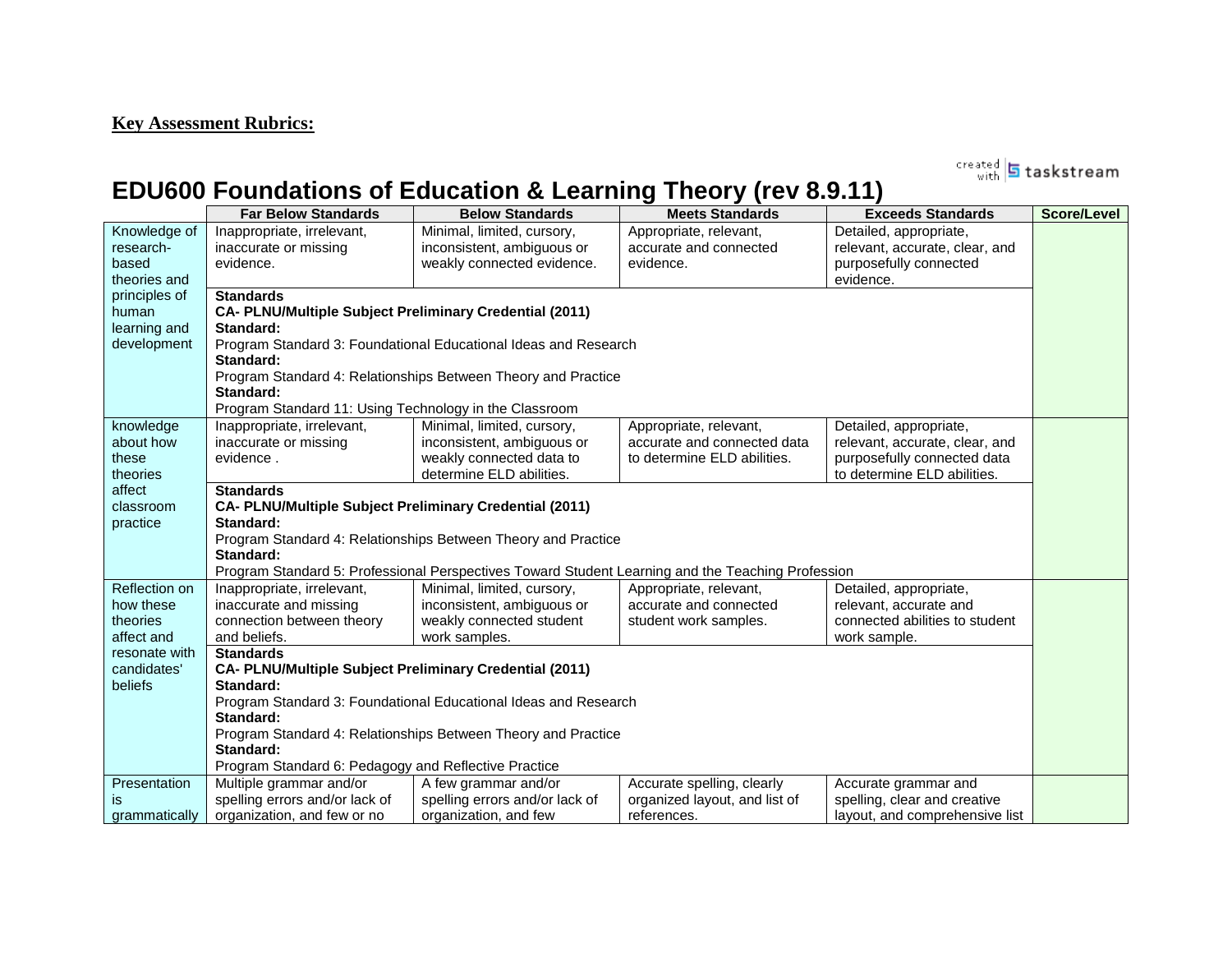|             | <b>Far Below Standards</b>                                     | <b>Below Standards</b>                                          | <b>Meets Standards</b> | <b>Exceeds Standards</b> | Score/Level |
|-------------|----------------------------------------------------------------|-----------------------------------------------------------------|------------------------|--------------------------|-------------|
| correct,    | references.                                                    | references.                                                     |                        | of references.           |             |
| spelling is | <b>Standards</b>                                               |                                                                 |                        |                          |             |
| correct.    | <b>CA- PLNU/Multiple Subject Preliminary Credential (2011)</b> |                                                                 |                        |                          |             |
| layout is   | Standard:                                                      |                                                                 |                        |                          |             |
| organized   |                                                                | Program Standard 3: Foundational Educational Ideas and Research |                        |                          |             |
|             | Standard:                                                      |                                                                 |                        |                          |             |
|             | Program Standard 4: Relationships Between Theory and Practice  |                                                                 |                        |                          |             |
|             | Standard:                                                      |                                                                 |                        |                          |             |
|             | Program Standard 11: Using Technology in the Classroom         |                                                                 |                        |                          |             |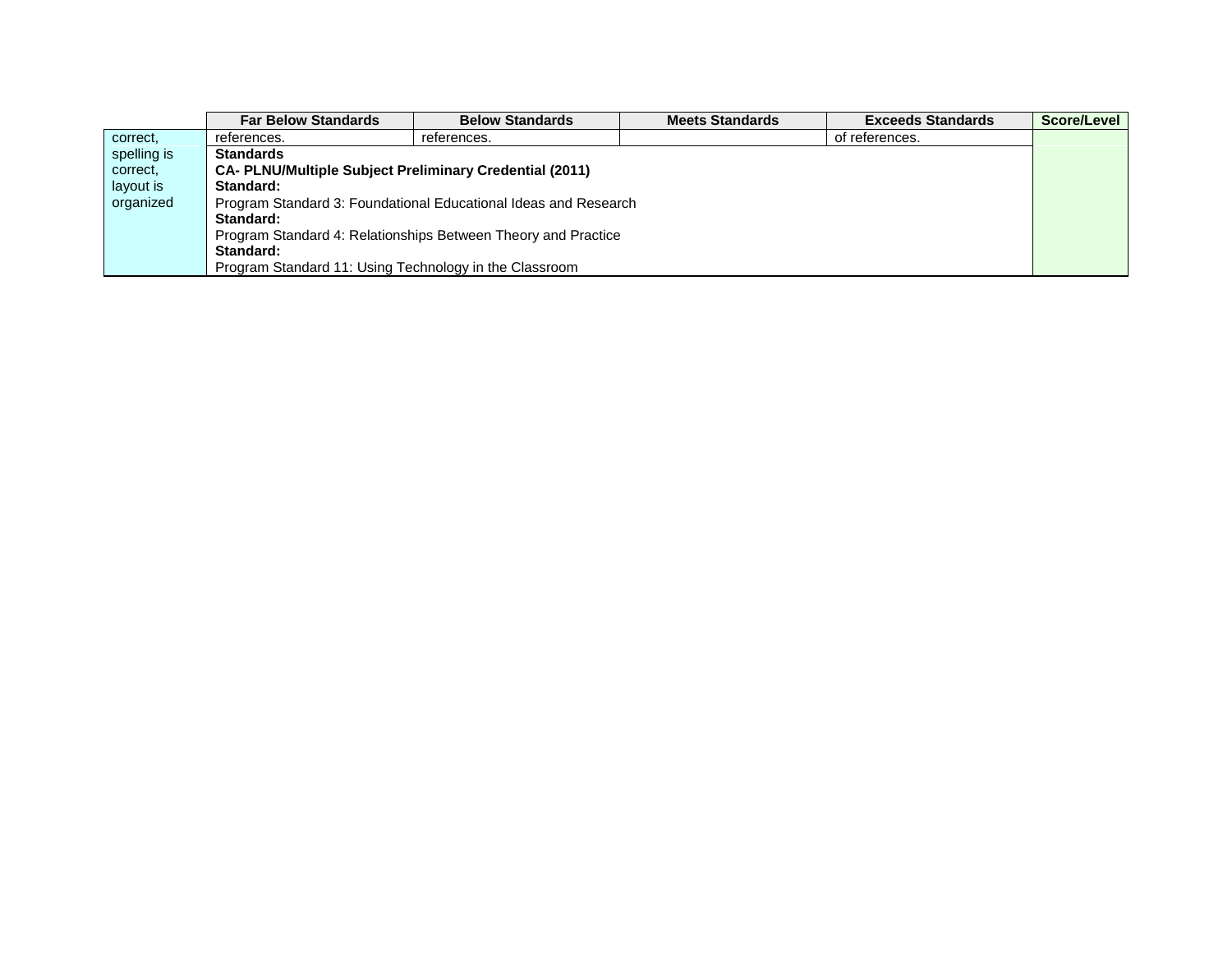

# **EDU610 Teaching Reading Fall '09 (Revised 8.9.2011)**

|                                                                                   | <b>Far Below Standards</b>                                                                                      | <b>Below Standards</b>                                                                                                                   | <b>Meets Standards</b>                                                                                                                                                                                                                                                                                                                                                                                                                                                                                                                                                                                                                                                                                                                                                                                                                                                                                                                                                                                                                                                                                                                                                                                                                                                                                                                                                                                                                                                                                                                                                                                                                                                                                                                                                                                                                                                                                                                                                                                                                                                                                                                                                                     | <b>Exceeds Standards</b>                                                                                                                       | Score/Level |
|-----------------------------------------------------------------------------------|-----------------------------------------------------------------------------------------------------------------|------------------------------------------------------------------------------------------------------------------------------------------|--------------------------------------------------------------------------------------------------------------------------------------------------------------------------------------------------------------------------------------------------------------------------------------------------------------------------------------------------------------------------------------------------------------------------------------------------------------------------------------------------------------------------------------------------------------------------------------------------------------------------------------------------------------------------------------------------------------------------------------------------------------------------------------------------------------------------------------------------------------------------------------------------------------------------------------------------------------------------------------------------------------------------------------------------------------------------------------------------------------------------------------------------------------------------------------------------------------------------------------------------------------------------------------------------------------------------------------------------------------------------------------------------------------------------------------------------------------------------------------------------------------------------------------------------------------------------------------------------------------------------------------------------------------------------------------------------------------------------------------------------------------------------------------------------------------------------------------------------------------------------------------------------------------------------------------------------------------------------------------------------------------------------------------------------------------------------------------------------------------------------------------------------------------------------------------------|------------------------------------------------------------------------------------------------------------------------------------------------|-------------|
| Data collection through<br>anecdotal observation and<br>conferences with students | Inappropriate, irrelevant,<br>inaccurate or missing<br>anecdotal evidence                                       | Minimal, limited, cursory,<br>inconsistent, ambiguous or<br>weakly connected<br>anecdotal evidence                                       | Appropriate, relevant,<br>accurate and connected<br>anecdotal evidence                                                                                                                                                                                                                                                                                                                                                                                                                                                                                                                                                                                                                                                                                                                                                                                                                                                                                                                                                                                                                                                                                                                                                                                                                                                                                                                                                                                                                                                                                                                                                                                                                                                                                                                                                                                                                                                                                                                                                                                                                                                                                                                     | Detailed, appropriate,<br>relevant, accurate, clear,<br>and purposefully connected<br>anecdotal evidence                                       |             |
|                                                                                   | <b>Standards</b><br>supervisors and instructors.<br><b>Program Element:</b><br><b>Education Code.</b>           | Program Standard: Program Standard 7: Preparation to Teach Reading-Language Arts                                                         | CA- CTC Standards of Quality & Effectiveness for Professional Teacher Preparation Programs<br>Sub-standard: Standard 7-A: Multiple Subject Reading, Writing, and Related Language Instruction in English<br>The professional preparation program provides substantive, research-based instruction that effectively prepares each<br>candidate for a Multiple Subject (MS) Teaching Credential to deliver a comprehensive program of systematic instruction<br>in reading, writing and related language arts aligned with the state adopted English Language Arts Academic Content<br>Standards for Students and the Reading/Language Arts Framework. The program provides candidates with systematic<br>and explicit instruction in teaching basic reading skills, including comprehension strategies, for all students, including<br>students with varied reading levels and language backgrounds. The Multiple Subject preparation program includes a<br>significant practical experience component in reading, writing, and language arts that is connected to the content of<br>coursework and that takes place throughout the program during each candidate's field experience(s), internship(s),<br>and/or student teaching assignment(s). The preparation program provides each candidate for a Multiple Subject<br>Teaching Credential with experience in a classroom where beginning reading is taught. The program places all<br>candidates in field experience sites and student teaching assignments with teachers whose instructional approaches and<br>methods in reading are consistent with a comprehensive, systematic program, and who collaborate with institutional<br>7A(h) As a specific application of Common Standard 7, field experiences, student teaching assignments, and internships<br>are designed to establish cohesive connections among the Reading Instruction Competence Assessment (RICA) content<br>specifications, reading methods coursework, and the practical experience components of the program, and include<br>ongoing opportunities to participate in effective reading instruction that complies with current provisions of the California |                                                                                                                                                |             |
| Data collection to<br>determine language<br>abilities or special needs            | Inappropriate, irrelevant,<br>inaccurate or missing data<br>to determine language<br>abilities or special needs | Minimal, limited, cursory,<br>inconsistent, ambiguous or<br>weakly connected data to<br>determine language abilities<br>or special needs | Appropriate, relevant,<br>accurate and connected<br>data to determine language<br>abilities or special needs                                                                                                                                                                                                                                                                                                                                                                                                                                                                                                                                                                                                                                                                                                                                                                                                                                                                                                                                                                                                                                                                                                                                                                                                                                                                                                                                                                                                                                                                                                                                                                                                                                                                                                                                                                                                                                                                                                                                                                                                                                                                               | Detailed, appropriate,<br>relevant, accurate, clear,<br>and purposefully connected<br>data to determine language<br>abilities or special needs |             |
|                                                                                   | <b>Standards</b>                                                                                                | <b>Program Standard:</b> Program Standard 7: Preparation to Teach Reading-Language Arts                                                  | CA- CTC Standards of Quality & Effectiveness for Professional Teacher Preparation Programs                                                                                                                                                                                                                                                                                                                                                                                                                                                                                                                                                                                                                                                                                                                                                                                                                                                                                                                                                                                                                                                                                                                                                                                                                                                                                                                                                                                                                                                                                                                                                                                                                                                                                                                                                                                                                                                                                                                                                                                                                                                                                                 |                                                                                                                                                |             |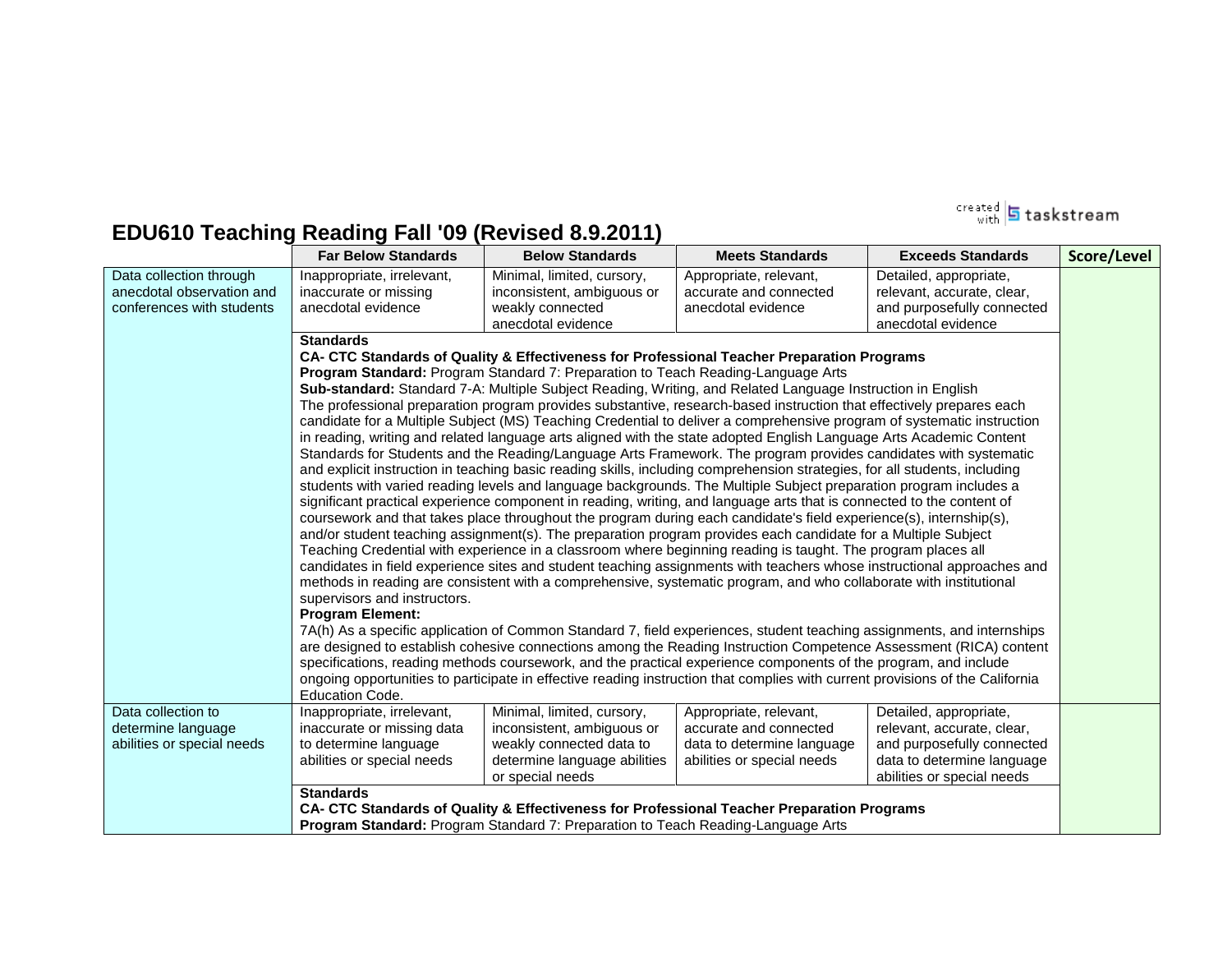|                                                                          | <b>Far Below Standards</b>                                                                                                                                                                                                                                                                                                                                                                                                                                                                                                                                                                                                                                                                                                                                                                                                                                                                                                                                                                                                                                                                                                                                                                                                                                                                                                                                                                                                                                                                                                                                                                                                                                                                                                                                                                                                                                                                                                                                                                                                                                                                                                                                                                                                                                                                                                                     | <b>Below Standards</b> | <b>Meets Standards</b> | <b>Exceeds Standards</b> | Score/Level |  |
|--------------------------------------------------------------------------|------------------------------------------------------------------------------------------------------------------------------------------------------------------------------------------------------------------------------------------------------------------------------------------------------------------------------------------------------------------------------------------------------------------------------------------------------------------------------------------------------------------------------------------------------------------------------------------------------------------------------------------------------------------------------------------------------------------------------------------------------------------------------------------------------------------------------------------------------------------------------------------------------------------------------------------------------------------------------------------------------------------------------------------------------------------------------------------------------------------------------------------------------------------------------------------------------------------------------------------------------------------------------------------------------------------------------------------------------------------------------------------------------------------------------------------------------------------------------------------------------------------------------------------------------------------------------------------------------------------------------------------------------------------------------------------------------------------------------------------------------------------------------------------------------------------------------------------------------------------------------------------------------------------------------------------------------------------------------------------------------------------------------------------------------------------------------------------------------------------------------------------------------------------------------------------------------------------------------------------------------------------------------------------------------------------------------------------------|------------------------|------------------------|--------------------------|-------------|--|
|                                                                          | Sub-standard: Standard 7-A: Multiple Subject Reading, Writing, and Related Language Instruction in English<br>The professional preparation program provides substantive, research-based instruction that effectively prepares each<br>candidate for a Multiple Subject (MS) Teaching Credential to deliver a comprehensive program of systematic instruction<br>in reading, writing and related language arts aligned with the state adopted English Language Arts Academic Content<br>Standards for Students and the Reading/Language Arts Framework. The program provides candidates with systematic<br>and explicit instruction in teaching basic reading skills, including comprehension strategies, for all students, including<br>students with varied reading levels and language backgrounds. The Multiple Subject preparation program includes a<br>significant practical experience component in reading, writing, and language arts that is connected to the content of<br>coursework and that takes place throughout the program during each candidate's field experience(s), internship(s),<br>and/or student teaching assignment(s). The preparation program provides each candidate for a Multiple Subject<br>Teaching Credential with experience in a classroom where beginning reading is taught. The program places all<br>candidates in field experience sites and student teaching assignments with teachers whose instructional approaches and<br>methods in reading are consistent with a comprehensive, systematic program, and who collaborate with institutional<br>supervisors and instructors.<br><b>Program Element:</b><br>7A(f) For each candidate, the study of reading and language arts includes the phonological/morphological structure of the<br>English language, and methodologically sound research on how children learn to read, including English language<br>learners, students with reading difficulties, and students who are proficient readers.                                                                                                                                                                                                                                                                                                                                                 |                        |                        |                          |             |  |
| Data collection through the<br>administration of literacy<br>assessments | Inappropriate, irrelevant,<br>Minimal, limited, cursory,<br>Appropriate, relevant,<br>Detailed, appropriate,<br>inaccurate or missing<br>inconsistent, ambiguous or<br>accurate and connected<br>relevant, accurate and<br>weakly connected student<br>clearly connected student<br>student work samples<br>student work samples<br>work samples<br>work samples<br><b>Standards</b><br>CA- CTC Standards of Quality & Effectiveness for Professional Teacher Preparation Programs<br>Program Standard: Program Standard 7: Preparation to Teach Reading-Language Arts<br>Sub-standard: Standard 7-A: Multiple Subject Reading, Writing, and Related Language Instruction in English<br>The professional preparation program provides substantive, research-based instruction that effectively prepares each<br>candidate for a Multiple Subject (MS) Teaching Credential to deliver a comprehensive program of systematic instruction<br>in reading, writing and related language arts aligned with the state adopted English Language Arts Academic Content<br>Standards for Students and the Reading/Language Arts Framework. The program provides candidates with systematic<br>and explicit instruction in teaching basic reading skills, including comprehension strategies, for all students, including<br>students with varied reading levels and language backgrounds. The Multiple Subject preparation program includes a<br>significant practical experience component in reading, writing, and language arts that is connected to the content of<br>coursework and that takes place throughout the program during each candidate's field experience(s), internship(s),<br>and/or student teaching assignment(s). The preparation program provides each candidate for a Multiple Subject<br>Teaching Credential with experience in a classroom where beginning reading is taught. The program places all<br>candidates in field experience sites and student teaching assignments with teachers whose instructional approaches and<br>methods in reading are consistent with a comprehensive, systematic program, and who collaborate with institutional<br>supervisors and instructors.<br><b>Program Element:</b><br>7A(e) For each candidate, the study of reading and language arts includes knowledge of the roles of home and |                        |                        |                          |             |  |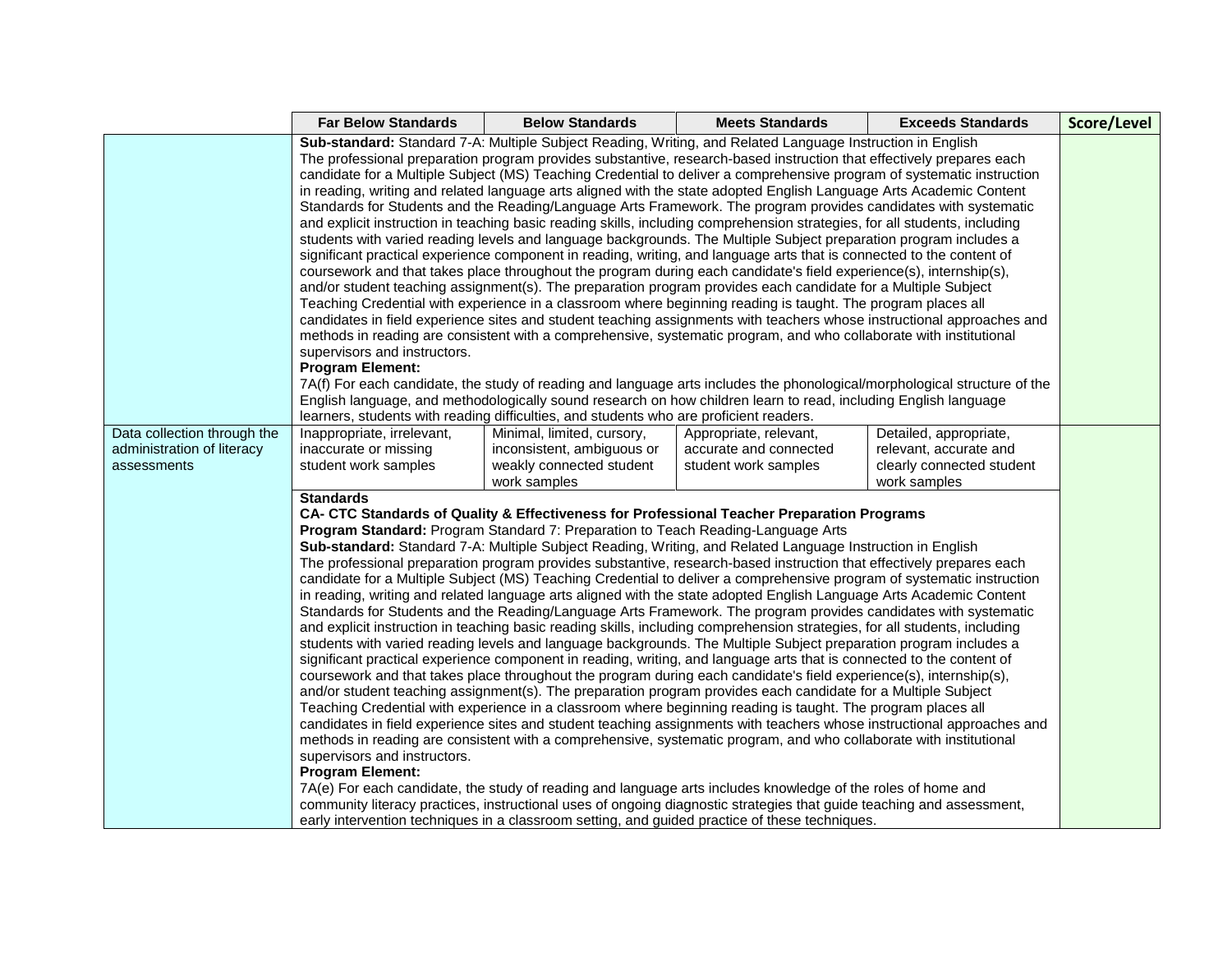|                              | <b>Far Below Standards</b>                                                                                     | <b>Below Standards</b>                                                                            | <b>Meets Standards</b>                             | <b>Exceeds Standards</b>                              | Score/Level |  |
|------------------------------|----------------------------------------------------------------------------------------------------------------|---------------------------------------------------------------------------------------------------|----------------------------------------------------|-------------------------------------------------------|-------------|--|
| Reflection on student        | Inappropriate, irrelevant,                                                                                     | Minimal, limited, cursory,                                                                        | Appropriate, relevant,                             | Detailed, appropriate,                                |             |  |
| strengths and areas for      | inaccurate and missing data                                                                                    | inconsistent, ambiguous or                                                                        | accurate and connected                             | relevant, accurate and                                |             |  |
| growth                       | to connect to student                                                                                          | weakly connected data to                                                                          | data to student strengths                          | clearly connected data to                             |             |  |
|                              | strengths and areas for                                                                                        | student strengths and areas                                                                       | and areas for growth                               | student strengths and areas                           |             |  |
|                              | growth                                                                                                         | for growth                                                                                        |                                                    | for growth                                            |             |  |
|                              | <b>Standards</b>                                                                                               |                                                                                                   |                                                    |                                                       |             |  |
|                              |                                                                                                                | <b>CA- PLNU/Multiple Subject Preliminary Credential (2011)</b>                                    |                                                    |                                                       |             |  |
|                              | Standard:                                                                                                      |                                                                                                   |                                                    |                                                       |             |  |
|                              |                                                                                                                | Program Standard 5: Professional Perspectives Toward Student Learning and the Teaching Profession |                                                    |                                                       |             |  |
|                              | Standard:                                                                                                      |                                                                                                   |                                                    |                                                       |             |  |
|                              | Program Standard 6: Pedagogy and Reflective Practice                                                           |                                                                                                   |                                                    |                                                       |             |  |
| Setting of learning goals or | Inappropriate, irrelevant,                                                                                     | Minimal, limited, cursory,                                                                        | Appropriate, relevant,                             | Detailed, appropriate,                                |             |  |
| next steps for student       | inaccurate and missing                                                                                         | inconsistent, ambiguous or                                                                        | accurate and connected                             | relevant, accurate and                                |             |  |
| growth                       | learning goals or next steps<br>for student growth                                                             | weakly connected learning<br>goals or next steps for                                              | learning goals or next steps<br>for student growth | clearly connected learning<br>goals or next steps for |             |  |
|                              |                                                                                                                | student growth                                                                                    |                                                    | student growth                                        |             |  |
|                              | <b>Standards</b>                                                                                               |                                                                                                   |                                                    |                                                       |             |  |
|                              |                                                                                                                | <b>CA- PLNU/Multiple Subject Preliminary Credential (2011)</b>                                    |                                                    |                                                       |             |  |
|                              | Standard:                                                                                                      |                                                                                                   |                                                    |                                                       |             |  |
|                              |                                                                                                                |                                                                                                   |                                                    |                                                       |             |  |
|                              | Program Standard 5: Professional Perspectives Toward Student Learning and the Teaching Profession<br>Standard: |                                                                                                   |                                                    |                                                       |             |  |
|                              | Program Standard 6: Pedagogy and Reflective Practice                                                           |                                                                                                   |                                                    |                                                       |             |  |
|                              | Standard:                                                                                                      |                                                                                                   |                                                    |                                                       |             |  |
|                              |                                                                                                                | Program Standard 16: Learning, Applying, and Reflecting on the Teaching Performance Expectations  |                                                    |                                                       |             |  |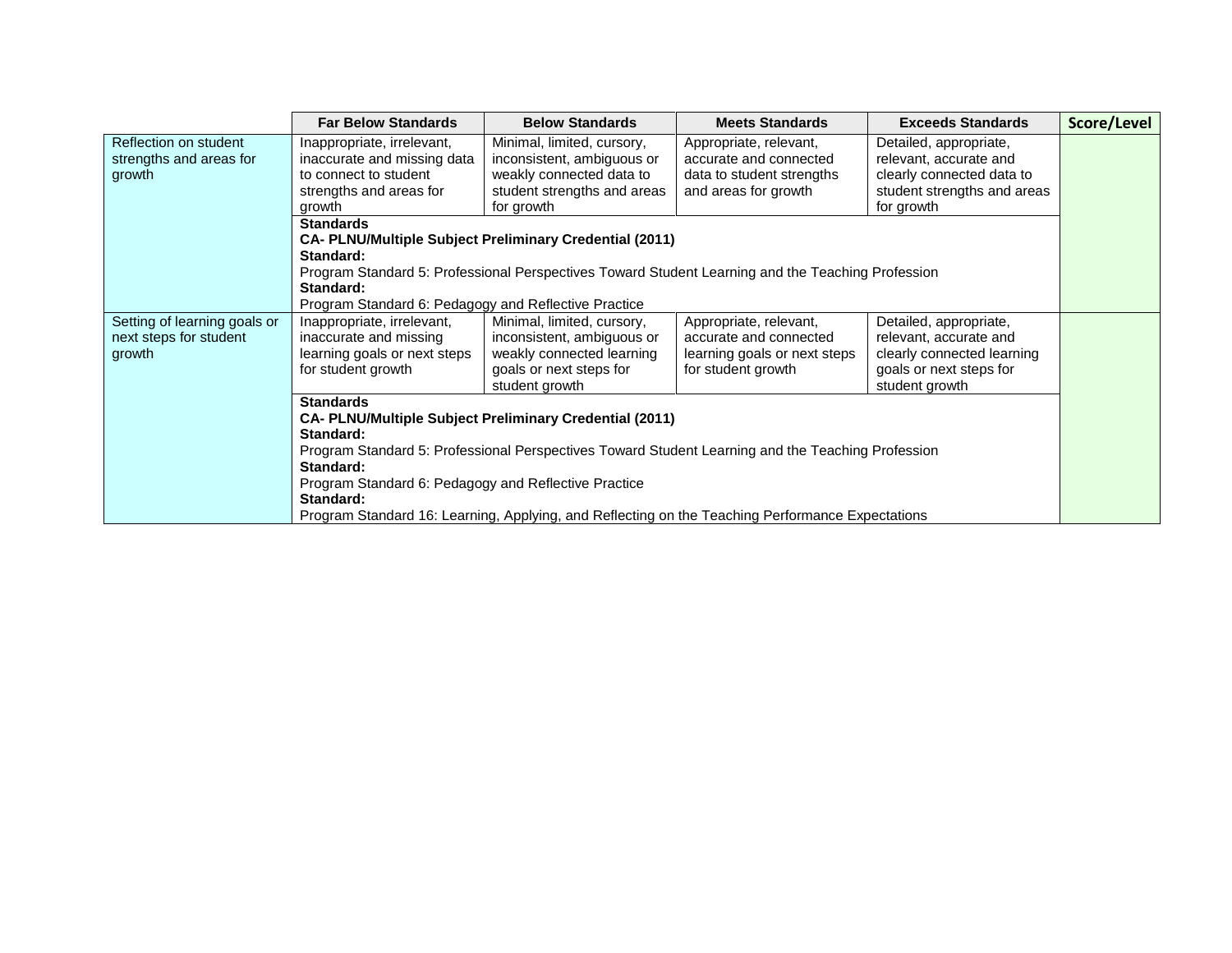# **EDU 611 Integrated, Thematic Unit of Instruction (rev 8.26.13)**

|                                                                                                                                                                                                                                                                                                                                   |                                                                                                                                                                                                                                                                                                                |                                                                                                                                                                                                                                            |                                                                                                                                                     | created 5 taskstream                                                                                                                                                           |                    |
|-----------------------------------------------------------------------------------------------------------------------------------------------------------------------------------------------------------------------------------------------------------------------------------------------------------------------------------|----------------------------------------------------------------------------------------------------------------------------------------------------------------------------------------------------------------------------------------------------------------------------------------------------------------|--------------------------------------------------------------------------------------------------------------------------------------------------------------------------------------------------------------------------------------------|-----------------------------------------------------------------------------------------------------------------------------------------------------|--------------------------------------------------------------------------------------------------------------------------------------------------------------------------------|--------------------|
|                                                                                                                                                                                                                                                                                                                                   | <b>Far Below Standards</b>                                                                                                                                                                                                                                                                                     | <b>Below Standards</b>                                                                                                                                                                                                                     | <b>Meets Standards</b>                                                                                                                              | <b>Exceeds Standards</b>                                                                                                                                                       | <b>Score/Level</b> |
| Rationale - The candidate<br>provides clear, coherent<br>rationales for the unit, the                                                                                                                                                                                                                                             | Inappropriate, irrelevant,<br>inaccurate or missing<br>rationales for the unit, the                                                                                                                                                                                                                            | Minimal, limited, cursory,<br>inconsistent, ambiguous or<br>weakly connected rationales                                                                                                                                                    | Appropriate, relevant,<br>accurate and connected<br>rationales for the unit, the                                                                    | Detailed, appropriate,<br>relevant, accurate, clear,<br>and purposefully connected                                                                                             |                    |
| <b>California Content</b><br>Standards/Common Core<br>Standards selected, as well<br>as the way the Integrated,                                                                                                                                                                                                                   | California Standard, and/or<br>the unit fit within the year-<br>long curriculum.                                                                                                                                                                                                                               | for the unit, the California<br>Standard, and/or the unit fit<br>within the year-long<br>curriculum.                                                                                                                                       | California Standard, and/or<br>the unit fit within the year-<br>long curriculum.                                                                    | rationales for the unit, the<br>California Standard, and/or<br>the unit fit within the year-<br>long curriculum.                                                               |                    |
| Thematic Unit of Instruction<br>fits with the instruction both<br>prior and subsequent to the<br>unit of instruction.                                                                                                                                                                                                             | <b>Standards</b><br>Standard:<br>Program Standard 1: Program Design                                                                                                                                                                                                                                            | <b>CA- PLNU/Multiple Subject Preliminary Credential (2011)</b>                                                                                                                                                                             |                                                                                                                                                     |                                                                                                                                                                                |                    |
| California State Content<br>Standards/Common Core<br>Standards and Lesson<br>Objectives - The candidate is<br>able to identify the California<br>State Standards/Common<br>Core Standards for the<br>Integrated, Thematic Unit of<br>Instruction for both the unit<br>and lesson planning and lists<br>appropriate objectives for | Inappropriate, irrelevant,<br>inaccurate or missing<br>California State Content<br>Standards/Common Core<br>Standards and Lesson<br>Objectives.<br><b>Standards</b><br>Standard:<br>Program Standard 1: Program Design                                                                                         | Minimal, limited, cursory,<br>inconsistent, ambiguous or<br>weakly connected California<br><b>State Content</b><br>Standards/Common Core<br>Standards and Lesson<br>Objectives.<br>CA- PLNU/Multiple Subject Preliminary Credential (2011) | Appropriate, relevant,<br>accurate and connected<br>California State Content<br>Standards/Common Core<br><b>Standards and Lesson</b><br>Objectives. | Detailed, appropriate,<br>relevant, accurate, clear,<br>and purposefully connected<br>California State Content<br>Standards/Common Core<br>Standards and Lesson<br>Objectives. |                    |
| both the unit and each<br>individual lesson.                                                                                                                                                                                                                                                                                      |                                                                                                                                                                                                                                                                                                                |                                                                                                                                                                                                                                            |                                                                                                                                                     |                                                                                                                                                                                |                    |
| Planning for Instruction - The<br>Integrated, Thematic Unit of<br>Instruction demonstrates the<br>candidates' ability to plan                                                                                                                                                                                                     | Inappropriate, irrelevant,<br>inaccurate or lack of<br>meaningful, effective<br>planning for instruction.                                                                                                                                                                                                      | Minimal, limited, cursory,<br>inconsistent, ambiguous<br>planning for effective<br>instruction.                                                                                                                                            | Appropriate, relevant,<br>accurate and meaningful<br>planning for effective<br>instruction.                                                         | Detailed, appropriate,<br>relevant, accurate, clear and<br>purposeful planning for<br>effective instruction.                                                                   |                    |
| both long-range and short-<br>term through both the unit<br>plan itself as well as in<br>individual lessons, using a<br>variety of instructional<br>methods.                                                                                                                                                                      | <b>Standards</b><br><b>CA- PLNU/Multiple Subject Preliminary Credential (2011)</b><br>Standard:<br>Program Standard 1: Program Design<br>Standard:<br>Program Standard 6: Pedagogy and Reflective Practice<br>Standard:<br>Program Standard 9: Equity, Diversity and Access to the Curriculum for All Children |                                                                                                                                                                                                                                            |                                                                                                                                                     |                                                                                                                                                                                |                    |
| Differentiation - The<br>candidate shows competence<br>in planning instruction that will<br>provide quality instruction to                                                                                                                                                                                                        | Inappropriate, irrelevant, or<br>missing plan for assisting all<br>students in meeting the<br>learning objectives of the                                                                                                                                                                                       | Minimal, limited, cursory,<br>inconsistent, or ambiguous<br>plan for assisting all students<br>in meeting the learning                                                                                                                     | Appropriate, relevant,<br>accurate plan for assisting<br>all students in meeting the<br>learning objectives of the                                  | Detailed, appropriate,<br>relevant, accurate plan for<br>assisting all students in<br>meeting the learning                                                                     |                    |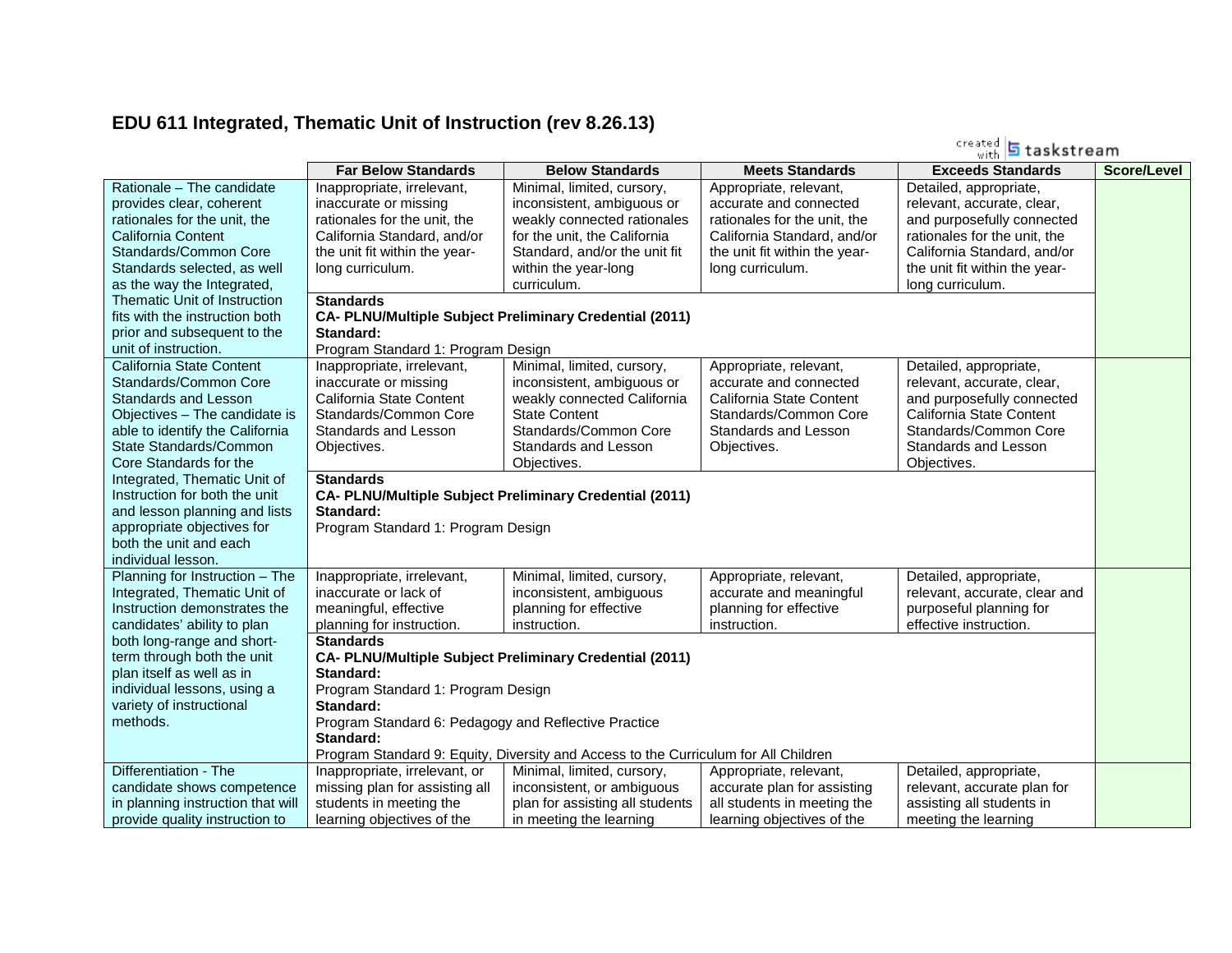|                                                   | <b>Far Below Standards</b>                                     | <b>Below Standards</b>                                                              | <b>Meets Standards</b>       | <b>Exceeds Standards</b>       | <b>Score/Level</b> |
|---------------------------------------------------|----------------------------------------------------------------|-------------------------------------------------------------------------------------|------------------------------|--------------------------------|--------------------|
| all students including, but not                   | Integrated, Thematic Unit of                                   | objectives of the Integrated,                                                       | Integrated, Thematic Unit of | objectives of the Integrated,  |                    |
| limited to: Gifted, ELL,                          | Instruction.                                                   | Thematic Unit of Instruction.                                                       | Instruction.                 | Thematic Unit of Instruction.  |                    |
| Special Needs and At-Risk                         | <b>Standards</b>                                               |                                                                                     |                              |                                |                    |
| students. Must have plans for                     | CA- PLNU/Multiple Subject Preliminary Credential (2011)        |                                                                                     |                              |                                |                    |
| an ELL student. Gifted                            | Standard:                                                      |                                                                                     |                              |                                |                    |
| student and a student who                         | Program Standard 6: Pedagogy and Reflective Practice           |                                                                                     |                              |                                |                    |
| presents a learning challenge.                    | Standard:                                                      |                                                                                     |                              |                                |                    |
|                                                   |                                                                | Program Standard 9: Equity, Diversity and Access to the Curriculum for All Children |                              |                                |                    |
| <b>Assessments - Formative</b>                    | Inappropriate, irrelevant, or                                  | Minimal, limited, cursory,                                                          | Appropriate, relevant,       | Detailed, appropriate,         |                    |
| and Summative - The                               | missing formative and                                          | inconsistent, or ambiguous                                                          | accurate formative and       | relevant, accurate formative   |                    |
| Integrated, Thematic Unit of                      | summative assessments.                                         | formative and summative                                                             | summative assessments.       | and summative                  |                    |
| Instruction demonstrates the                      |                                                                | assessments.                                                                        |                              | assessments.                   |                    |
| candidates' knowledge and                         | <b>Standards</b>                                               |                                                                                     |                              |                                |                    |
| plan for application of                           | CA- PLNU/Multiple Subject Preliminary Credential (2011)        |                                                                                     |                              |                                |                    |
| effective formative and<br>summative assessments. | Standard:                                                      |                                                                                     |                              |                                |                    |
|                                                   | Program Standard 1: Program Design<br>Standard:                |                                                                                     |                              |                                |                    |
|                                                   | Program Standard 6: Pedagogy and Reflective Practice           |                                                                                     |                              |                                |                    |
|                                                   | Standard:                                                      |                                                                                     |                              |                                |                    |
|                                                   |                                                                | Program Standard 9: Equity, Diversity and Access to the Curriculum for All Children |                              |                                |                    |
| Resources - The Integrated,                       | Inappropriate, inaccurate,                                     | Minimal, limited, cursory,                                                          | Appropriate, relevant,       | Detailed, appropriate,         |                    |
| Thematic Unit of Instruction                      | irrelevant, or missing                                         | inconsistent, or ambiguous                                                          | accurate resources that      | relevant, accurate resources   |                    |
| demonstrates the candidates'                      | resources that would support                                   | resources that would support                                                        | would support the            | that would support the         |                    |
| ability to gather and use                         | the Integrated, Thematic                                       | the Integrated, Thematic                                                            | Integrated, Thematic Unit of | Integrated, Thematic Unit of   |                    |
| meaningful, pertinent and                         | Unit of Instruction.                                           | Unit of Instruction.                                                                | Instruction.                 | Instruction.                   |                    |
| reliable resources to support                     |                                                                |                                                                                     |                              |                                |                    |
| the effectiveness of the unit.                    |                                                                |                                                                                     |                              |                                |                    |
|                                                   | <b>Standards</b>                                               |                                                                                     |                              |                                |                    |
|                                                   | <b>CA- PLNU/Multiple Subject Preliminary Credential (2011)</b> |                                                                                     |                              |                                |                    |
|                                                   | Standard:                                                      |                                                                                     |                              |                                |                    |
|                                                   | Program Standard 6: Pedagogy and Reflective Practice           |                                                                                     |                              |                                |                    |
|                                                   | Standard:                                                      |                                                                                     |                              |                                |                    |
|                                                   |                                                                | Program Standard 9: Equity, Diversity and Access to the Curriculum for All Children |                              |                                |                    |
|                                                   | Standard:                                                      |                                                                                     |                              |                                |                    |
|                                                   | Program Standard 11: Using Technology in the Classroom         |                                                                                     |                              |                                |                    |
| Final Product is grammatically                    | Major grammar and/or                                           | Several grammar and/or                                                              | A few grammar and spelling   | No grammar and spelling        |                    |
| correct, spelling is correct,                     | spelling errors and/or lack of                                 | spelling errors; minimal                                                            | errors and clearly organized | errors; a clearly detailed and |                    |
| layout is organized                               | organization                                                   | organization                                                                        | layout                       | organized layout.              |                    |
|                                                   |                                                                |                                                                                     |                              |                                |                    |
|                                                   | <b>Standards</b>                                               |                                                                                     |                              |                                |                    |
|                                                   | CA- PLNU/Multiple Subject Preliminary Credential (2011)        |                                                                                     |                              |                                |                    |
|                                                   | Standard:                                                      |                                                                                     |                              |                                |                    |
|                                                   | Program Standard 1: Program Design                             |                                                                                     |                              |                                |                    |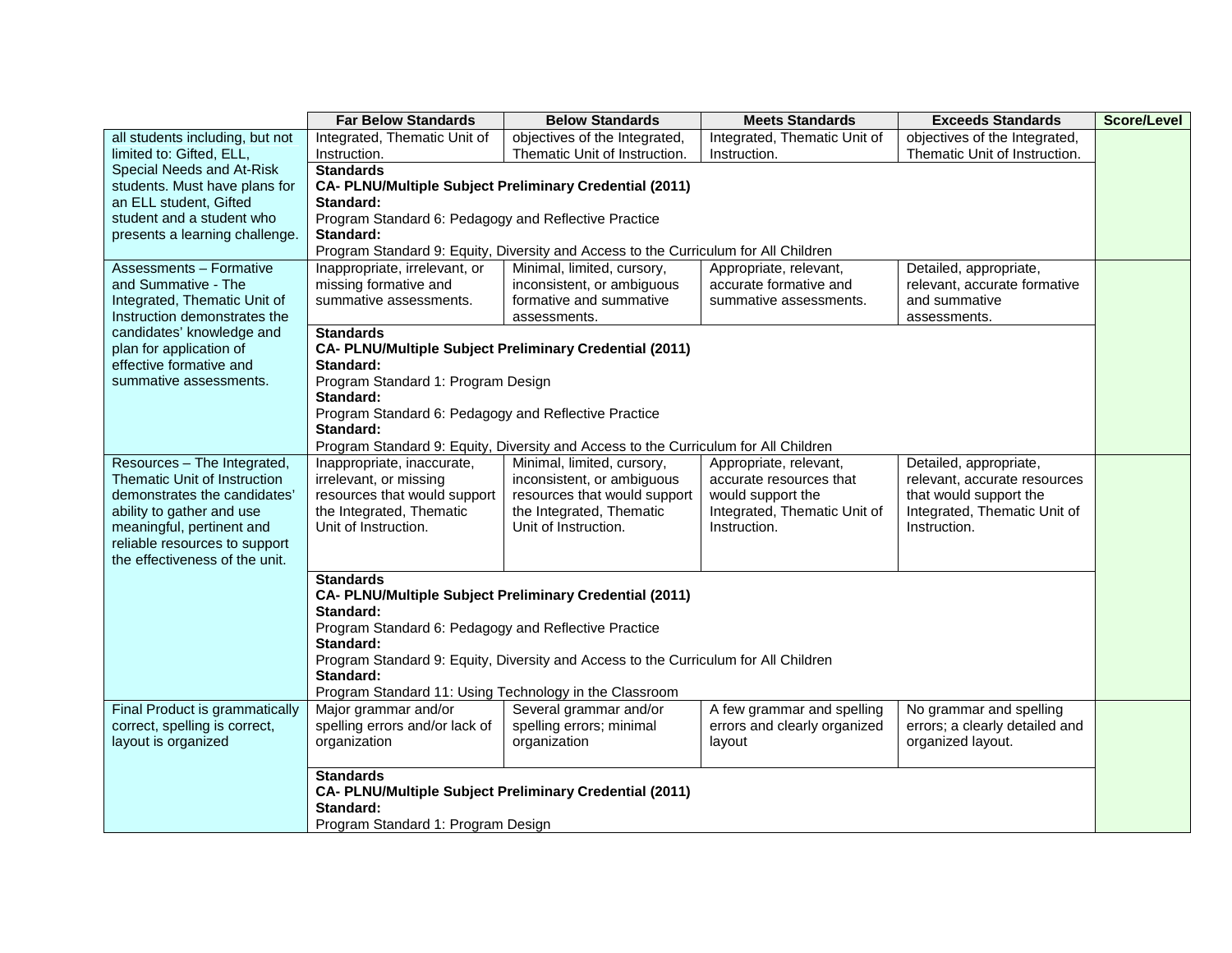| <b>Far Below Standards</b>                                                          | <b>Below Standards</b>                               | <b>Meets Standards</b> | <b>Exceeds Standards</b> | Score/Level |  |  |
|-------------------------------------------------------------------------------------|------------------------------------------------------|------------------------|--------------------------|-------------|--|--|
| Standard:                                                                           |                                                      |                        |                          |             |  |  |
|                                                                                     | Program Standard 6: Pedagogy and Reflective Practice |                        |                          |             |  |  |
| Standard:                                                                           |                                                      |                        |                          |             |  |  |
| Program Standard 9: Equity, Diversity and Access to the Curriculum for All Children |                                                      |                        |                          |             |  |  |
| Standard:                                                                           |                                                      |                        |                          |             |  |  |
| Program Standard 11: Using Technology in the Classroom                              |                                                      |                        |                          |             |  |  |

| 1. Dignity & Honor:<br>The candidate honors and respects the worthiness of<br>all individuals in word and deed based on PLNU's<br>Wesleyan heritage: We are individuals created in the<br>image of God, committed to civility, respect,<br>hospitality, grace, and service.                  | Demonstrates<br>indicator<br>infrequently if at<br>all. | Demonstrates indicator<br>with direct prompting from<br>peers or teacher. May have<br>some difficulty in<br>responding openly to<br>feedback from peers or<br>teacher. | Demonstrates indicator<br>with minimal prompting.<br>Demonstrates an<br>openness to reflect on<br>feedback from peers or<br>teacher. | Consistently and spontaneously<br>demonstrates indicator with relative<br>ease. Demonstrates the ability to<br>self-correct or demonstrates<br>responsiveness to feedback from<br>peers or teacher if areas for<br>improvement are discussed |
|----------------------------------------------------------------------------------------------------------------------------------------------------------------------------------------------------------------------------------------------------------------------------------------------|---------------------------------------------------------|------------------------------------------------------------------------------------------------------------------------------------------------------------------------|--------------------------------------------------------------------------------------------------------------------------------------|----------------------------------------------------------------------------------------------------------------------------------------------------------------------------------------------------------------------------------------------|
| 2. Honesty & Integrity:<br>The candidate demonstrates honesty, integrity, and<br>coherence in attitudes, and actions, and is<br>accountable to the norms and expectations of the<br>learning community.                                                                                      | Demonstrates<br>indicator<br>infrequently if at<br>all. | Demonstrates indicator<br>with direct prompting from<br>peers or teacher. May have<br>some difficulty in<br>responding openly to<br>feedback from peers or<br>teacher. | Demonstrates indicator<br>with minimal prompting.<br>Demonstrates an<br>openness to reflect on<br>feedback from peers or<br>teacher. | Consistently and spontaneously<br>demonstrates indicator with relative<br>ease. Demonstrates the ability to<br>self-correct or demonstrates<br>responsiveness to feedback from<br>peers or teacher if areas for<br>improvement are discussed |
| 3. Caring, Patience, and Respect:<br>The candidate demonstrates caring, patience,<br>fairness and respect for the knowledge level,<br>diversity, and abilities of others, ensuring that all<br>students have the opportunity to achieve.                                                     | Demonstrates<br>indicator<br>infrequently if at<br>all. | Demonstrates indicator<br>with direct prompting from<br>peers or teacher. May have<br>some difficulty in<br>responding openly to<br>feedback from peers or<br>teacher. | Demonstrates indicator<br>with minimal prompting.<br>Demonstrates an<br>openness to reflect on<br>feedback from peers or<br>teacher. | Consistently and spontaneously<br>demonstrates indicator with relative<br>ease. Demonstrates the ability to<br>self-correct or demonstrates<br>responsiveness to feedback from<br>peers or teacher if areas for<br>improvement are discussed |
| 4. Spirit of Collaboration, Flexibility and Humility:<br>The candidate actively participates in and contributes<br>to the achievement of the learning community,<br>explaining own thought process with humility and<br>considers those of others with a positive, open-<br>minded attitude. | Demonstrates<br>indicator<br>infrequently if at<br>all. | Demonstrates indicator<br>with direct prompting from<br>peers or teacher. May have<br>some difficulty in<br>responding openly to<br>feedback from peers or<br>teacher. | Demonstrates indicator<br>with minimal prompting.<br>Demonstrates an<br>openness to reflect on<br>feedback from peers or<br>teacher. | Consistently and spontaneously<br>demonstrates indicator with relative<br>ease. Demonstrates the ability to<br>self-correct or demonstrates<br>responsiveness to feedback from<br>peers or teacher if areas for<br>improvement are discussed |
| 5. Harmony in Learning Community:<br>The candidate takes responsibility for resolving<br>conflicts or issues with others, and teaches students<br>those skills, in a way that sustains and enhances a<br>healthy and safe learning community.                                                | Demonstrates<br>indicator<br>infrequently if at<br>all. | Demonstrates indicator<br>with direct prompting from<br>peers or teacher. May have<br>some difficulty in<br>responding openly to                                       | Demonstrates indicator<br>with minimal prompting.<br>Demonstrates an<br>openness to reflect on<br>feedback from peers or             | Consistently and spontaneously<br>demonstrates indicator with relative<br>ease. Demonstrates the ability to<br>self-correct or demonstrates<br>responsiveness to feedback from                                                               |